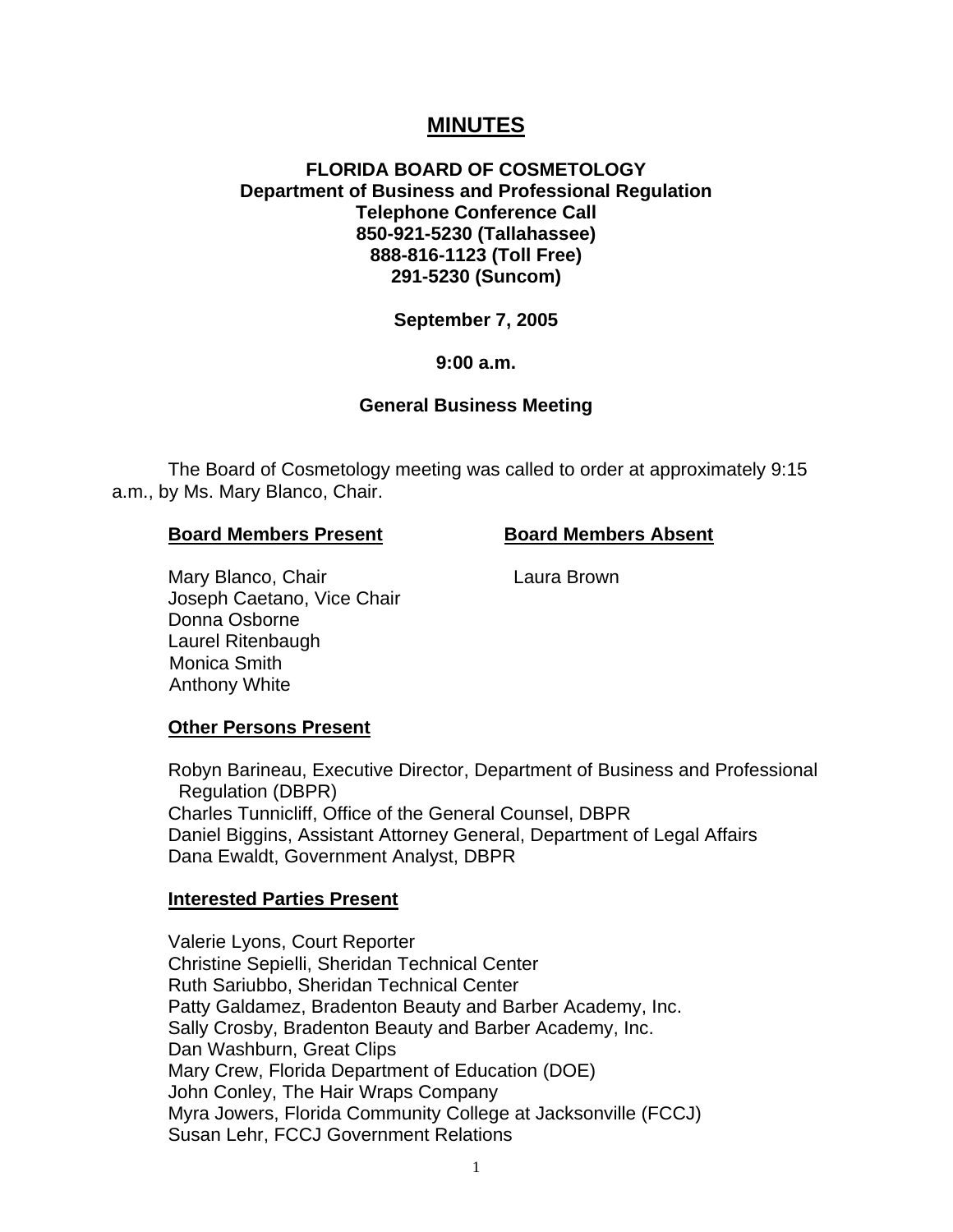Patricia Boone Nancy Bradley, Commission for Independent Education (CIE) Kasongo Butler Nelson, CIE Kim Matthews, North Florida cosmetology Institute (NFCI) Anita Coppedge, NFCI Jacqueline Oliphant Mez Varol

The meeting was opened with a roll call and a quorum was established. Ms. Robyn Barineau, Executive Director, informed the board that Mrs. Laura Brown had provided prior notification regarding her absence from this meeting.

## **Approval of Minutes: Legislative Workshop of July 24, 2005**

Ms. Donna Osborne moved to accept the minutes from the July 24, 2005, Legislative Workshop meeting. Vice Chair Joseph Caetano seconded the motion and the motion passed unanimously.

## **Approval of Minutes: General Business Board Meeting of July 25, 2005**

Ms. Laurel Ritenbaugh moved to accept the minutes from the July 25, 2005 general business board meeting. Ms. Osborne seconded the motion and the motion passed unanimously.

### **Disciplinary Matters**

Mr. Dan Biggins, Assistant Attorney General, inquired if all the board members had received their board meeting materials and if the members had reviewed all the materials. All members responded in the affirmative to these questions.

## **Proposed Recommended Order**

Regarding Case No. 2004-008641 and 2004-008603 against Mark Slayden of Coral Springs, Mr. Charles Tunnicliff, Assistant General Counsel, presented the department's case in the matter and suggested assessing a fine of \$1,000 in line with the Administrative Law Judge's Proposed Recommended Order. Vice Chair Caetano moved that the Proposed Recommended Order be accepted by the board, in Toto. Ms. Ritenbaugh seconded the motion and the motion passed unanimously.

### **Old Business**

## **Proposed 2006 Legislation**

Chair Blanco asked that the proposed legislation be discussed and voted on section by section.

## Section 477.013 Definitions.--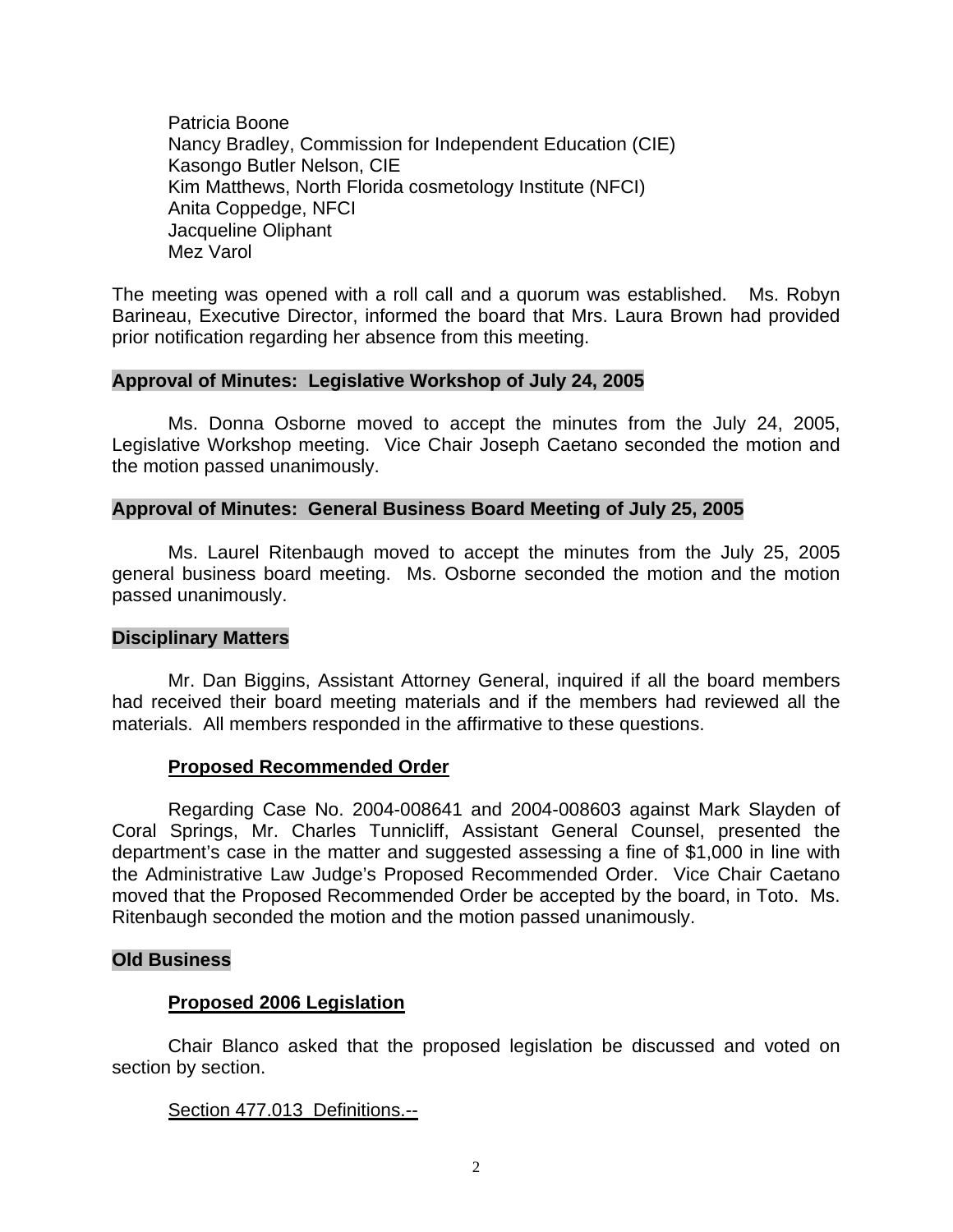In 477.013(3)(b)5, Ms. Osborne suggested adding language clarifying chemical types that are specifically formulated for eyebrow or eyelash tinting. Mr. Biggins recommended the following language to be added at the end of the line: "with products manufactured specifically for eyebrows or eyelashes".

In 477.013(3)(c)2, discussion ensued regarding a possible limitation of a nail technician's services as the language did not include treatment of the hands and feet. The following language will be added at the end of the line: "including submersion of hands or feet in a bath of wax, clay, oils, lotions or other fluids".

In 477.013(6), it was decided that the word "washing" would be changed to "cleansing".

Ms. Osborne made a motion to accept the stated changes of section 477.013. Vice Chair Caetano seconded the motion and the motion passed unanimously.

## Section 477.0131 Cosmetology licenses.--

There were no changes made to this section. Ms. Osborne made a motion to accept the section as drafted. Vice Chair Caetano seconded the motion and the motion passed unanimously.

## Section 477.0132 Hair braiding, hair wrapping, and body wrapping registrations. --

In 477.0132(4), Mr. John Conley, of the Hair Wraps Company, suggested changing the word "course" to textbook. Ms. Osborne stated that she would not want language to limit usage to a single book. Mr. Biggins suggested adding the phrase "and text" after the word course. Ms. Osborne made a motion to accept the change as read by Board Counsel. Mr. Caetano seconded the motion and the motion passed unanimously.

## Section 477.0135 Exemptions. --

Ms. Susan Lehr relayed to the board Representative Carroll's opposition of the elimination of the shampooing exemption. Ms. Lehr defended the board's position explaining that the focus of the board is protection of the public's health and safety. Practitioners feel as if shampooers are being allowed to perform more [cosmetology] services than just shampooing. Rep. Carroll is opposed to the elimination of an employment opportunity. Per Ms. Lehr, it is the opinion of Rep. Carroll that this violation is a compliance issue that should be regulated accordingly. Ms. Lehr is concerned that the draft could be jeopardized if the shampoo exemption is stricken. Ms. Lehr presented the board with several options. Option #1 would be to meet with Rep. Carroll in order to defend the board's position of the elimination. Both Ms. Osborne and Vice Chair Caetano volunteered to meet with Rep. Carroll. Option #2 would be to have a separate sponsor present an amendment that would eliminate the exemption. After further discussion, it was decided that to avoid placing the draft legislation in possible jeopardy, the exemption elimination would not be stricken from the draft. Ms. Osborne made a motion to accept section 477.0135 as written adding the stricken subsection (2) back to the draft proposal. Vice Chair Caetano seconded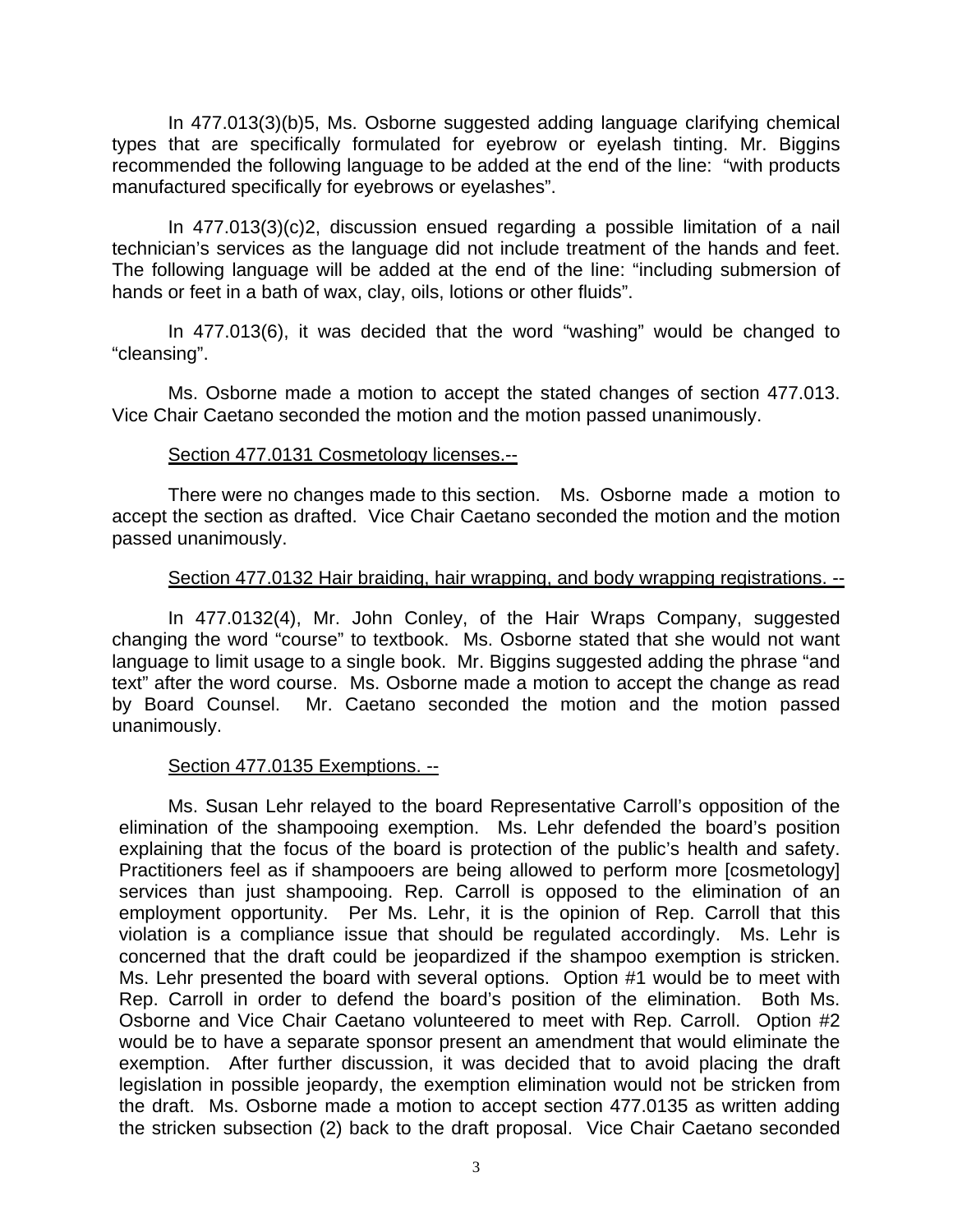the motion and the motion passed. Ms. Lehr informed the board that she would convey to Rep. Carroll the board's position of the elimination as well as convey the board's concession. In the next issue of the cosmetology newsletter, Ms. Barineau will address the current shampoo exemption and possible violations of the exemption.

## Section 477.014 Qualifications for practice. --

No changes were made to this section. Vice Chair Caetano made a motion to accept the section as drafted. Ms. Osborne seconded the motion and the motion passed unanimously.

## Section 477.019 Cosmetologists; hair technicians; estheticians, nail technicians; qualifications; licensure; license renewal; endorsement; continuing education. --

In item number 3.a.(I), Ms. Osborne stated it is her opinion that 1,000 hours may not be adequate time to teach all aspects of hair services. Ms. Osborne recognizes that a change is necessary but wants to ensure that the board is voting on the right change. Ms. Lehr reminded the board that the 1,000 hour hair technician would be eliminating nail and skin services from the curriculum.

Ms. Lehr addressed Rep. Carroll's concern with the elimination of paragraph number 4. Rep. Carroll would like the supervised practice exception to remain in the draft. The stricken language of the draft would possibly eliminate an opportunity for employment. Ms. Lehr suggested the draft resemble the existing law with a cap on the time period of how long the individual is allowed to work under the supervision of a licensed cosmetologist.

Mr. Biggins suggested a limit of 60 days for the supervised practice exception.

In paragraph (6)(a) of the draft, it was discussed that the time period should be changed from 2 years to 4 years for an inactive licensee to be required to take refresher courses, not exceeding 250 hours instead of 500 hours.

In section 477.019(6)(b), discussion ensued to add the stricken language back in the draft leaving the language as is currently written in the law, but strike the words "or body wrapping".

In section 477.019(6)(c), it was discussed to leave this language as is currently written in the law and strike the last sentence "the number of hours for the refresher course may not exceed 48 hours".

Vice Chair Caetano made a motion to accept the changes as amended. Ms. Osborne seconded the motion and the motion passed unanimously.

# Section 477.0201 Specialty registration, qualifications; registration renewal; endorsement. --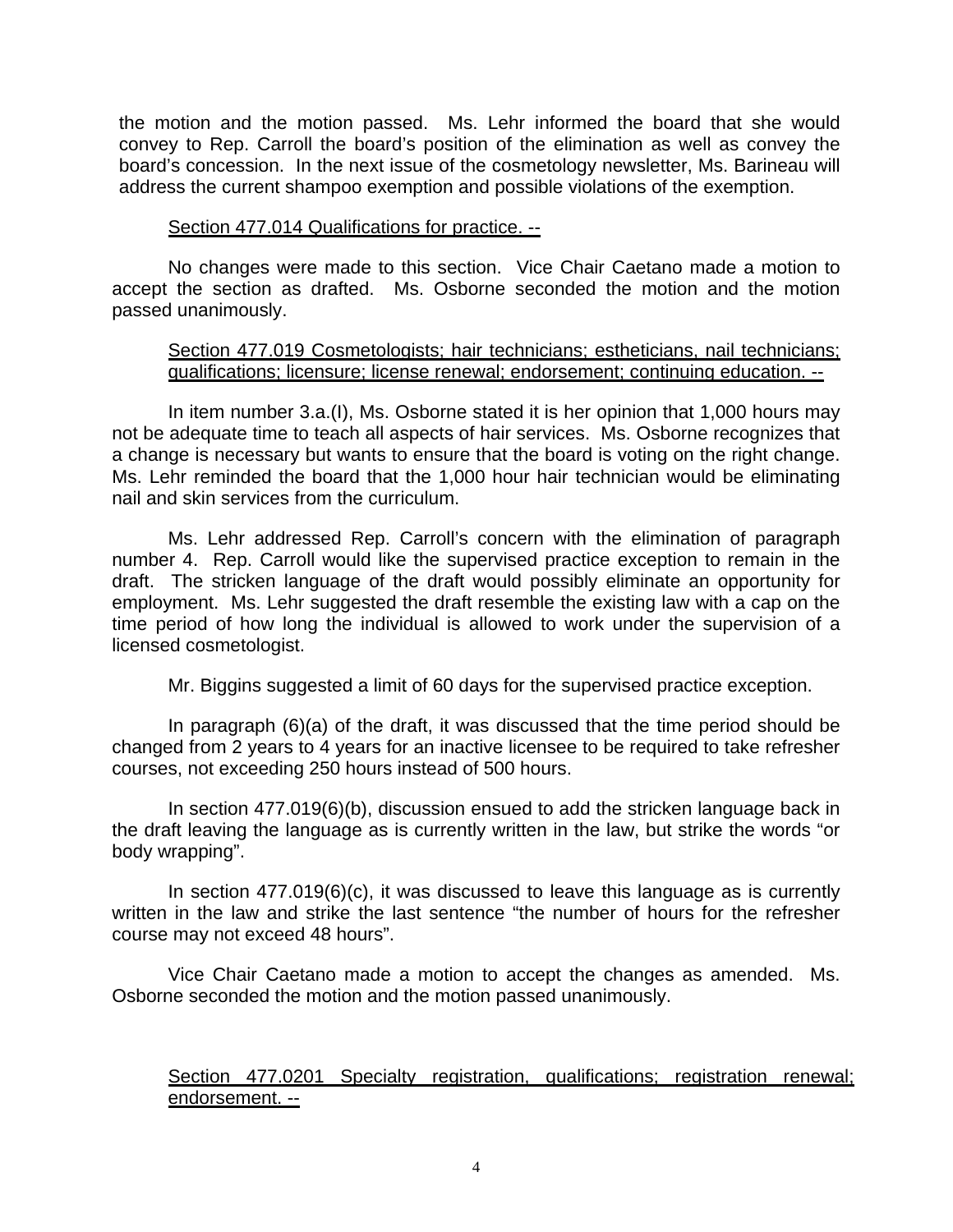No changes were made to this section. Ms. Osborne made a motion to accept the section as drafted. Vice Chair Caetano seconded the motion and the motion passed unanimously.

#### Section 477.0212 Inactive Status. --

Ms. Lehr reported that Rep. Carroll is concerned about all fees. Ms. Lehr suggested leaving the fees as they currently are drafted. Once the bill is filed the department will provide an analysis of associated costs. Delinquent and initial license fees should be higher than active license renewals. Rep. Carroll feels that the hair braiding and hair wrapping fees should not be as high as the other license fees. Discussion ensued regarding fees and the financial position of the board.

Mr. Biggins' recommendation for section 477.0212(1), is to strike "cosmetologist's" and after the word "license" add the phrase "issued pursuant to this chapter".

Vice Chair Caetano made a motion to accept the amendment as read by Counsel. Ms. Osborne seconded the motion and the motion passed unanimously.

### Section 477.023 Schools of cosmetology; licensure. --

No changes were made to this drafted section. Vice Chair Caetano made a motion to accept the section as drafted. Ms. Osborne seconded the motion and the motion passed unanimously.

### Section 477.026 Fees; disposition. --

In item (1)(e), Ms. Lehr suggested a lower fee cap not exceeding \$40 versus the proposed \$50 amount for hair braiders and hair wrappers. By lowering the cap amount, that could eliminate a possible disagreement with the hair braiding industry. Mr. Conley agreed with the lower fee cap amount.

Ms. Osborne made a motion to accept the drafted section with the lower cap amount from \$50 to \$40. Ms. Ritenbaugh seconded the motion and the motion passed unanimously.

#### Section 477.0263 Cosmetology services to be performed in a licensed salon; exception. --

Ms. Osborne would like the phrase "or school" stricken from subsection (4). Ms. Osborne does not think schools or the student should have this level of authority. Ms. Osborne made a motion to approve this section with the phrase "or school" being stricken from subsection (4). Vice Chair Caetano seconded the motion and the motion passed with a majority. Ms. Ritenbaugh voted in opposition to the motion.

### Section 477.0265 Prohibited acts. --

No changes were made to this section. Vice Chair Caetano made a motion to accept the section as drafted. Ms. Osborne seconded the motion and the motion